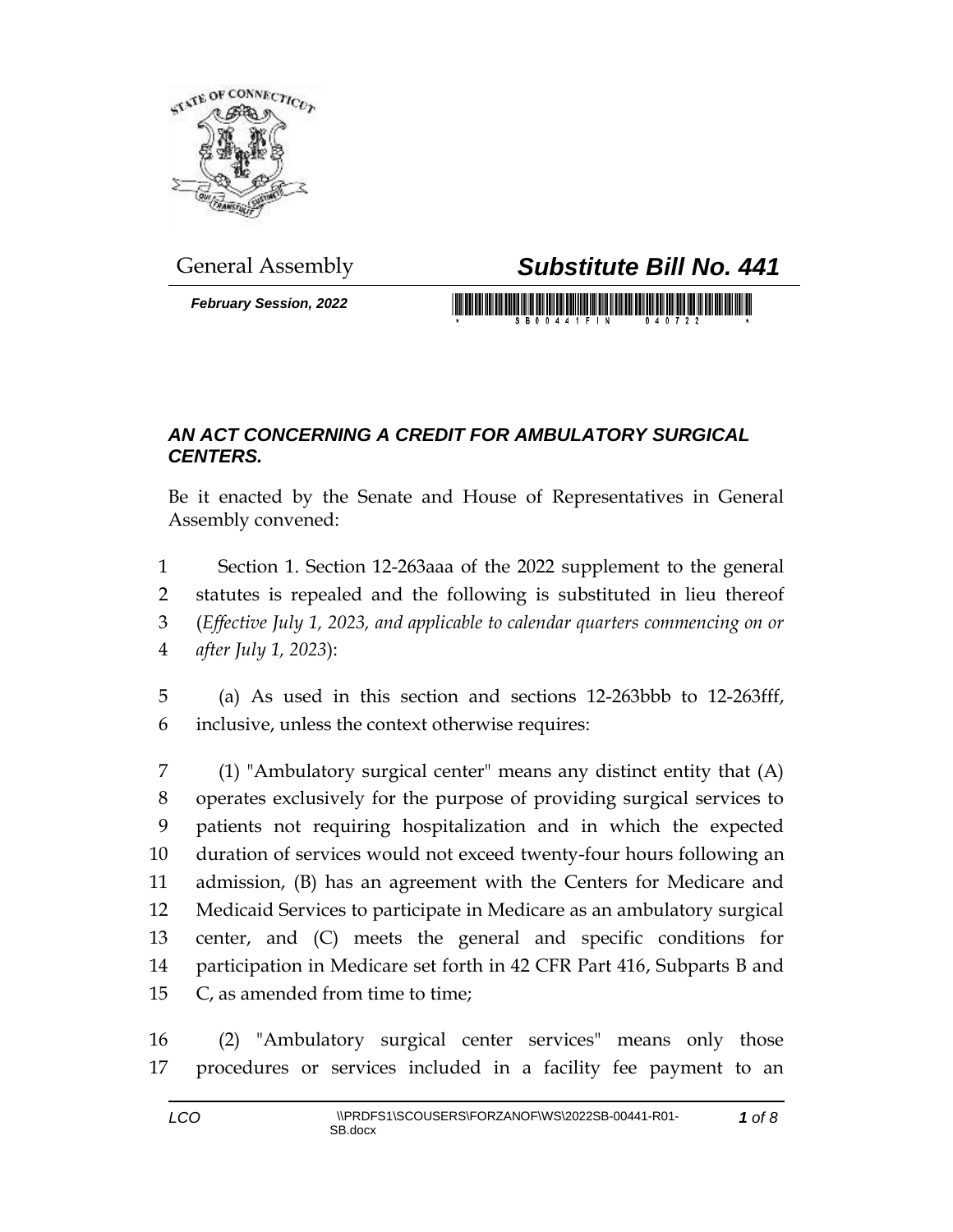ambulatory surgical center facility associated with each surgical procedure and that are not reimbursable ancillary or professional procedures or services. "Ambulatory surgical services" includes facility services only and does not include surgical procedures, physicians' services, anesthetists' services, radiology services, diagnostic services or ambulance services, if such procedures or services would be reimbursed as a separate line item from facility services under 42 CFR 416.164(a), as amended from time to time;

 (3) "Gross receipts" means the amount received, whether in cash or in kind, from patients, third-party payers and others for taxable ambulatory surgical center services provided by the ambulatory surgical center in the state, including retroactive adjustments under reimbursement agreements with third-party payers, without any deduction for any expense of any kind;

 (4) "Net revenue" means gross receipts less payer discounts, charity care and bad debts, to the extent the ambulatory surgical center previously paid tax under this section on the amount of such bad debts;

 (5) "Payer discounts" means the difference between an ambulatory surgical center's published charges and the payments received by the ambulatory surgical center from one or more health care payers for a rate or method of payment that is different than or discounted from such published charges. "Payer discounts" does not include charity care or bad debts;

 (6) "Charity care" means free or discounted health care services rendered by an ambulatory surgical center to an individual who cannot afford to pay for such services, including, but not limited to, health care services provided to an uninsured patient who is not expected to pay all or part of an ambulatory surgical center's bill based on income guidelines and other financial criteria set forth in the general statutes or in an ambulatory surgical center's charity care policies on file at the office of such center. "Charity care" does not include bad debts or payer discounts;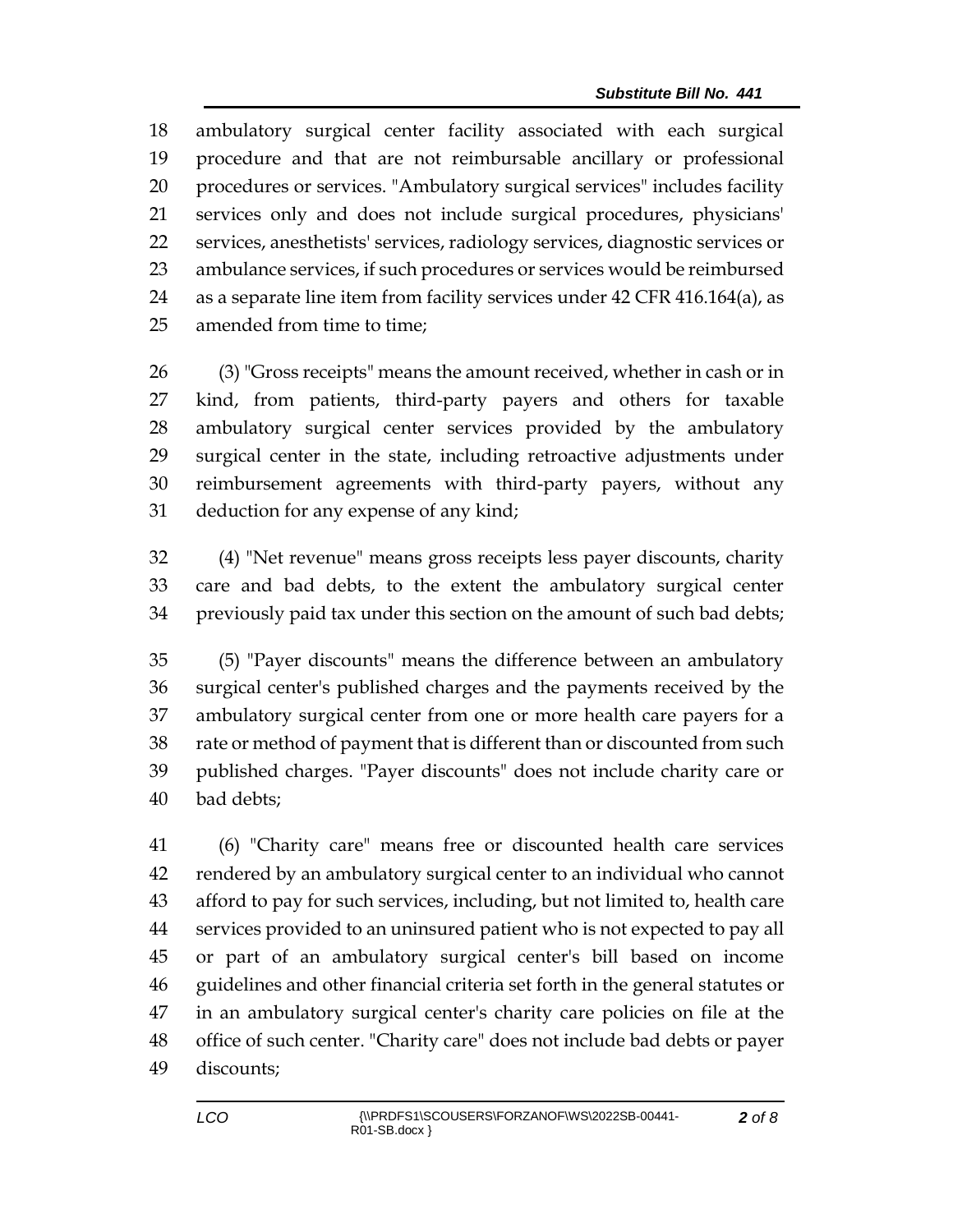(7) "Received" means received or accrued, construed according to the method of accounting customarily employed by the ambulatory surgical center;

 (8) "Medicaid" means the program operated by the Department of Social Services pursuant to section 17b-260 and authorized by Title XIX of the Social Security Act, as amended from time to time;

 (9) "Medicare" means the programs operated by the Centers for Medicare and Medicaid Services in accordance with Title XVIII of the Social Security Act, as amended from time to time, including, but not limited to, those programs established pursuant to Parts A, B and C of Title XVIII of said act, as amended from time to time;

 (10) "Medicaid investment" means an amount, as selected by each ambulatory surgical center, equal to (A) fifty per cent of the aggregate Medicaid payments received by the ambulatory surgical center during the applicable reporting period for the provision of ambulatory surgical center services, or (B) fifty per cent of the difference between the aggregate amount of Medicaid payments received by the ambulatory surgical center during the applicable reporting period for the provision of ambulatory surgical center services and the aggregate amount of Medicaid payments that would have been received by a hospital during the applicable reporting period if substantially similar services had been performed at a hospital;

- 72 (11) "State health plan investment" means an amount equal to twenty-
- 73 five per cent of the aggregate payments received, from or on behalf of
- each individual who is covered under a health plan pursuant to section
- 5-259, by an ambulatory surgical center during the applicable reporting
- period for the provision of ambulatory surgical center services;
- **[**(10)**]** (12) "Commissioner" means the Commissioner of Revenue Services; and
- **[**(11)**]** (13) "Department" means the Department of Revenue Services.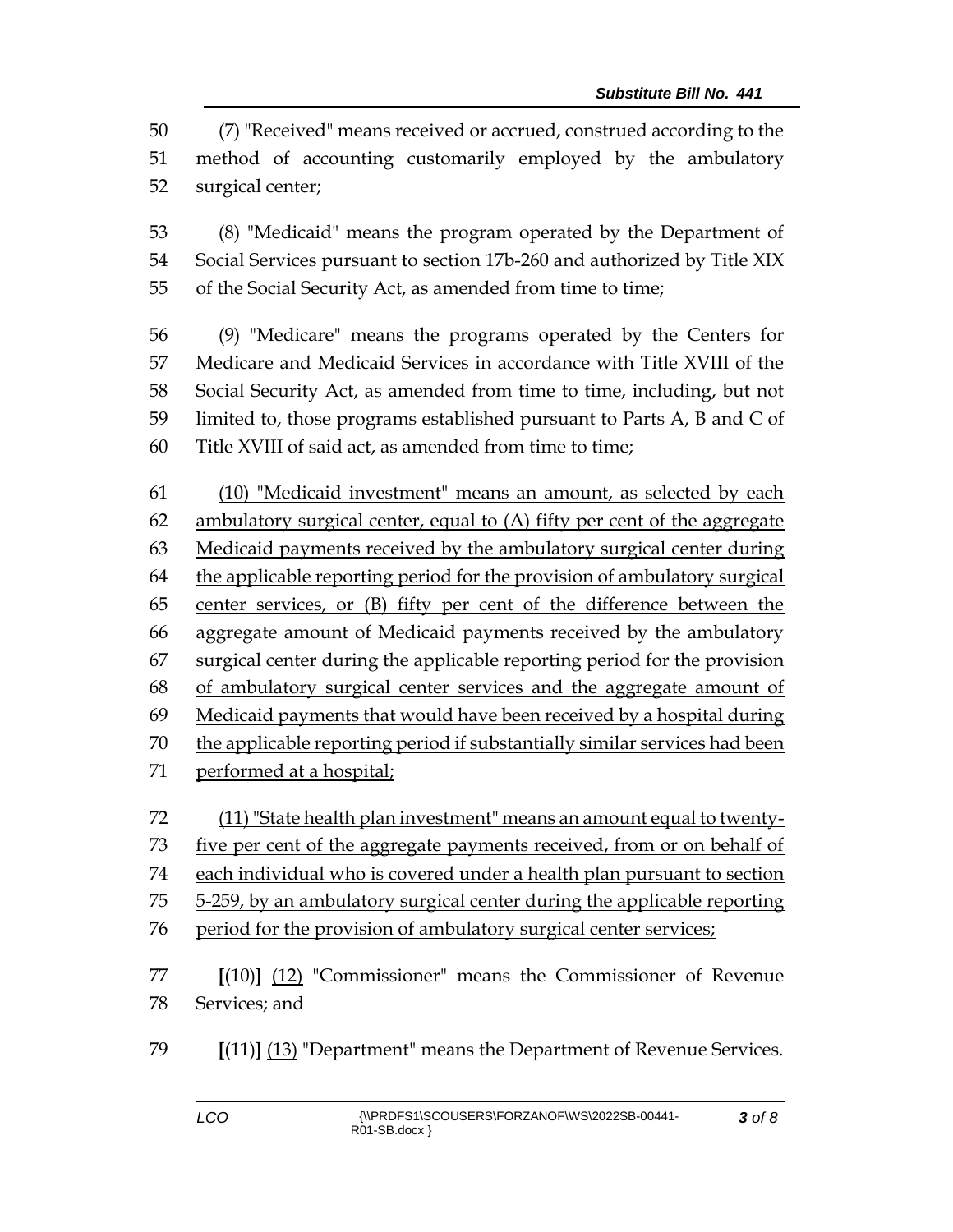(b) For each calendar quarter commencing on or after July 1, 2023, there is hereby imposed a tax on each ambulatory surgical center in this state to be paid each calendar quarter.

 (1) The tax imposed by this section for each calendar quarter shall be at the rate of three per cent of each ambulatory surgical center's net revenue received during the calendar quarter, except that such tax shall not be imposed on any amount of such net revenue that constitutes any of the following: (A) Net revenue of a hospital that is subject to the tax imposed under section 12-263q; (B) Medicaid payments received by the ambulatory surgical center for the provision of ambulatory surgical center services; and (C) Medicare payments received by the ambulatory surgical center for the provision of ambulatory surgical center services.

 (2) Each ambulatory surgical center doing business in the state shall, on or before the last day of January, April, July and October of each year, render to the commissioner a return, on forms prescribed or furnished by the commissioner, reporting the name and location of such ambulatory surgical center, the entire amount of net revenue received by such ambulatory surgical center during the calendar quarter ending on the last day of the preceding month and such other information as the commissioner deems necessary for the proper administration of this section. Except as provided in subdivision (3) of this subsection, the tax imposed under this section shall be due and payable on the due date of such return. Each ambulatory surgical center shall be required to file such return electronically with the department and to make payment of such tax by electronic funds transfer in the manner provided by chapter 228g, regardless of whether such ambulatory surgical center would have otherwise been required to file such return electronically or to make such tax payment by electronic funds transfer under the provisions of chapter 228g.

 (3) (A) Any ambulatory surgical center may file, on or before the due date of a payment of tax imposed under this section, a request for a reasonable extension of time for such payment for reasons of undue hardship. Undue hardship shall be demonstrated by a showing that the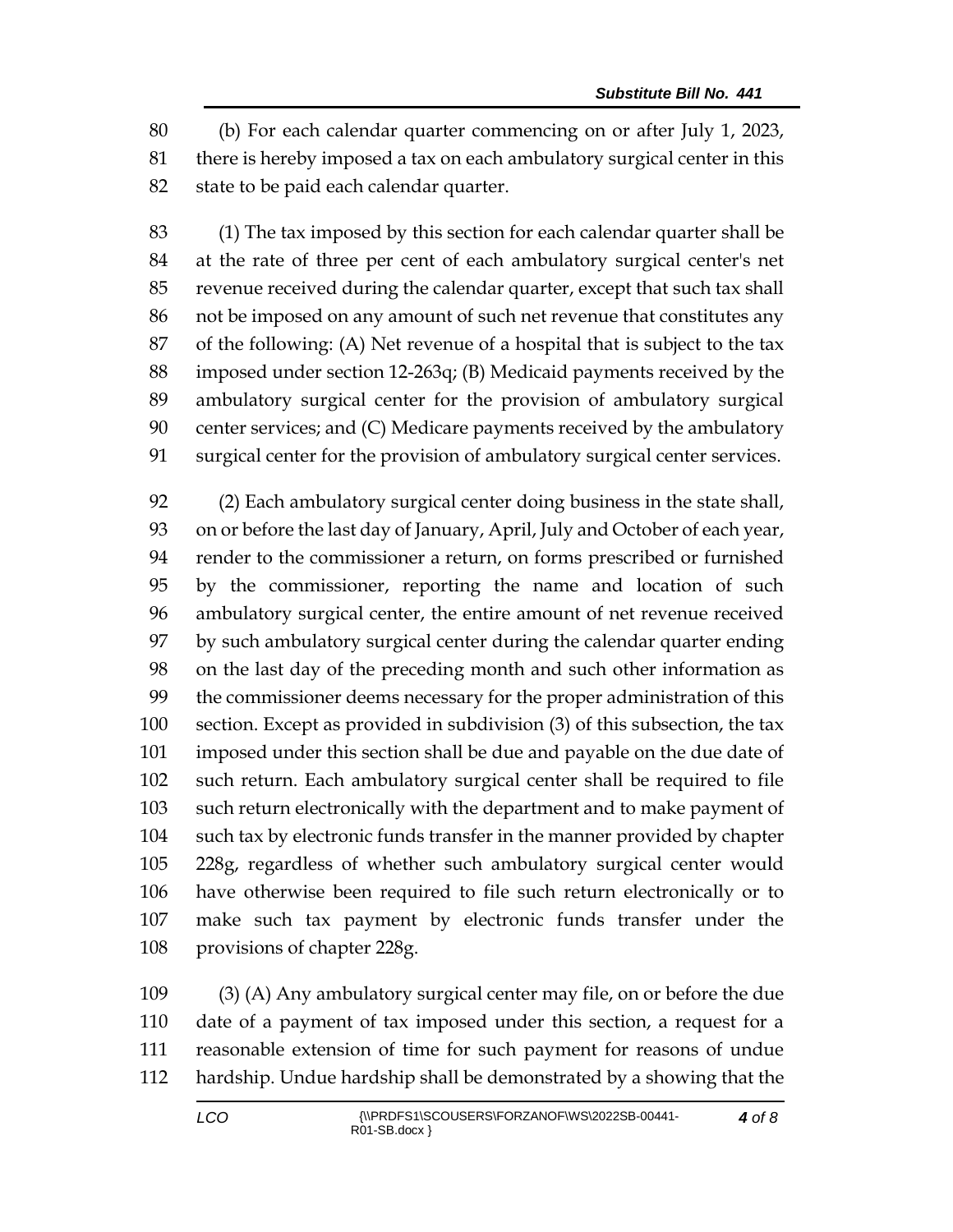ambulatory surgical center is at substantial risk of defaulting on a bond or loan covenant or similar obligation if such ambulatory surgical center were to make payment on the due date of the amount for which the extension is requested. Such request shall be filed on forms prescribed by the commissioner and shall include complete information of such ambulatory surgical center's inability, due to undue hardship, to make payment of the tax on or before the due date of such payment. The commissioner shall not grant any extension for a general statement of hardship by an ambulatory surgical center or for the convenience of an ambulatory surgical center.

 (B) The commissioner may grant an extension if the commissioner determines an undue hardship exists. Such extension shall not exceed three months from the original due date of the payment, except that the commissioner may grant an additional extension not exceeding three months from the initial extended due date of the payment (i) upon the filing of a subsequent request by the ambulatory surgical center on or before the extended due date of the payment, on forms prescribed by the commissioner, and (ii) upon a showing of extraordinary circumstances, as determined by the commissioner.

 (4) If the commissioner grants an extension pursuant to subdivision (3) of this subsection, no penalty shall be imposed and no interest shall accrue during the period of time for which an extension is granted if the ambulatory surgical center pays the tax due on or before the extended due date of the payment. If the ambulatory surgical center does not pay such tax by the extended due date, a penalty shall be imposed in accordance with subsection **[**(c)**]** (d) of this section and interest shall begin to accrue at a rate of one per cent per month for each month or fraction thereof from the extended due date of such tax until the date of payment.

 (5) Nothing in this section shall prohibit an ambulatory surgical center from seeking remuneration for the tax imposed by this section.

(c) Each ambulatory surgical center shall be allowed, for each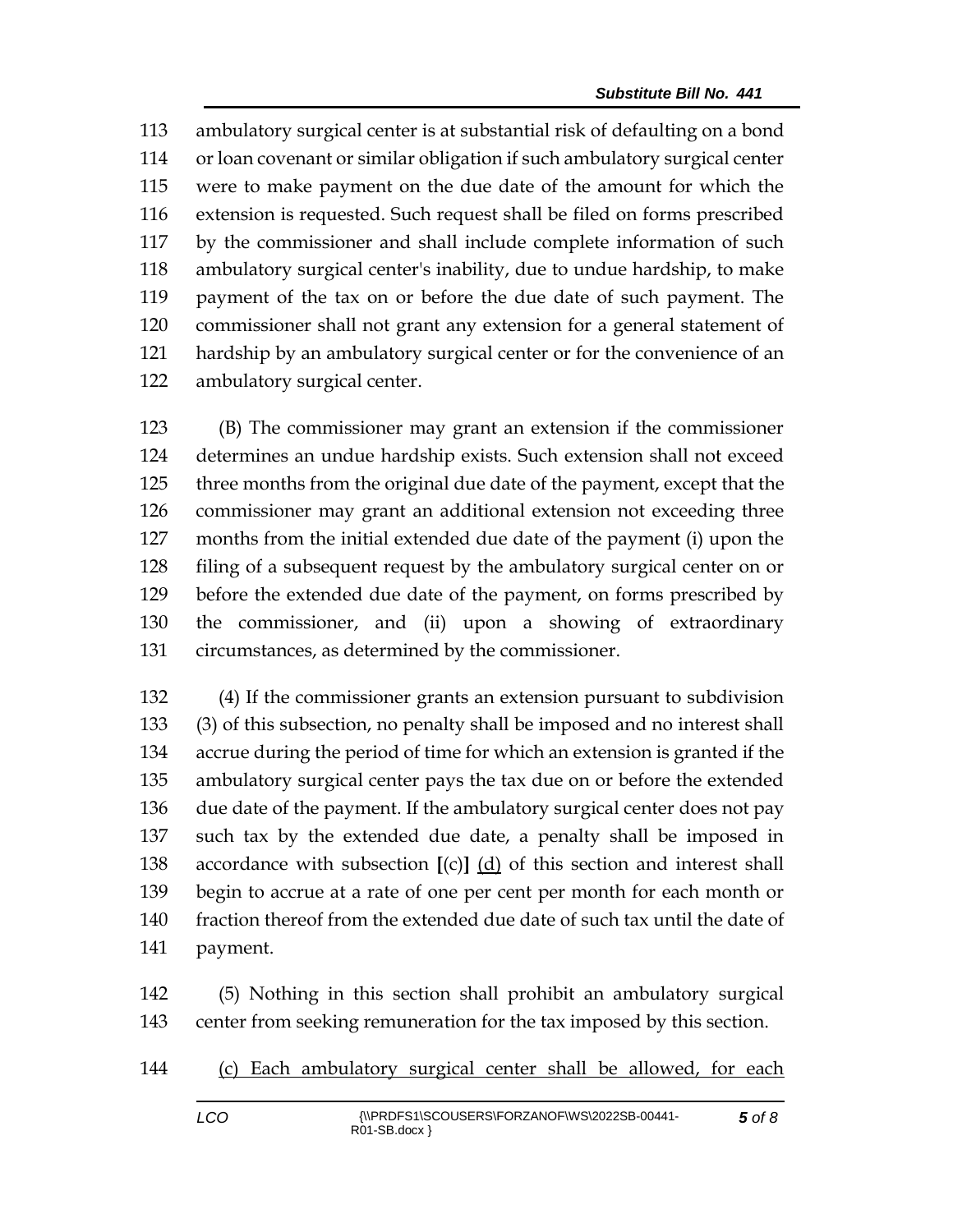reporting period, a credit against the tax imposed under subsection (b) of this section in an amount equal to the sum of the Medicaid investment and the state health plan investment. If the amount of the credit allowed 148 pursuant to this subsection exceeds the ambulatory surgical center's tax liability for the tax imposed under subsection (b) of this section, the ambulatory surgical center shall file a claim for refund in accordance with the provisions of section 12-263ccc. Upon verification of the claim, the commissioner shall treat such excess as an overpayment and shall refund such excess, without interest, to the ambulatory surgical center.

 **[**(c)**]** (d) (1) Except as provided in subdivision (3) of subsection (b) of this section, if any ambulatory surgical center fails to pay the amount of tax reported to be due on such ambulatory surgical center's return within the time specified under the provisions of this section, there shall be imposed a penalty equal to ten per cent of such amount due and unpaid or fifty dollars, whichever is greater. The tax shall bear interest at the rate of one per cent per month or fraction thereof from the due 161 date of such tax until the date of payment.

 (2) If any ambulatory surgical center has not filed its return within one month of the due date of such return, the commissioner may file such return at any time thereafter, according to the best information obtainable and according to the forms prescribed. There shall be added to the tax imposed upon the basis of such return an amount equal to ten per cent of such tax or fifty dollars, whichever is greater. The tax shall bear interest at the rate of one per cent per month or fraction thereof 169 from the due date of such tax until the date of payment.

 (3) Subject to the provisions of section 12-3a, the commissioner may waive all or part of the penalties provided under this subsection when it is proven to the commissioner's satisfaction that the failure to pay any tax on time was due to reasonable cause and was not intentional or due to neglect.

 (4) The commissioner shall notify the Commissioner of Social Services of any amount delinquent under this section and, upon receipt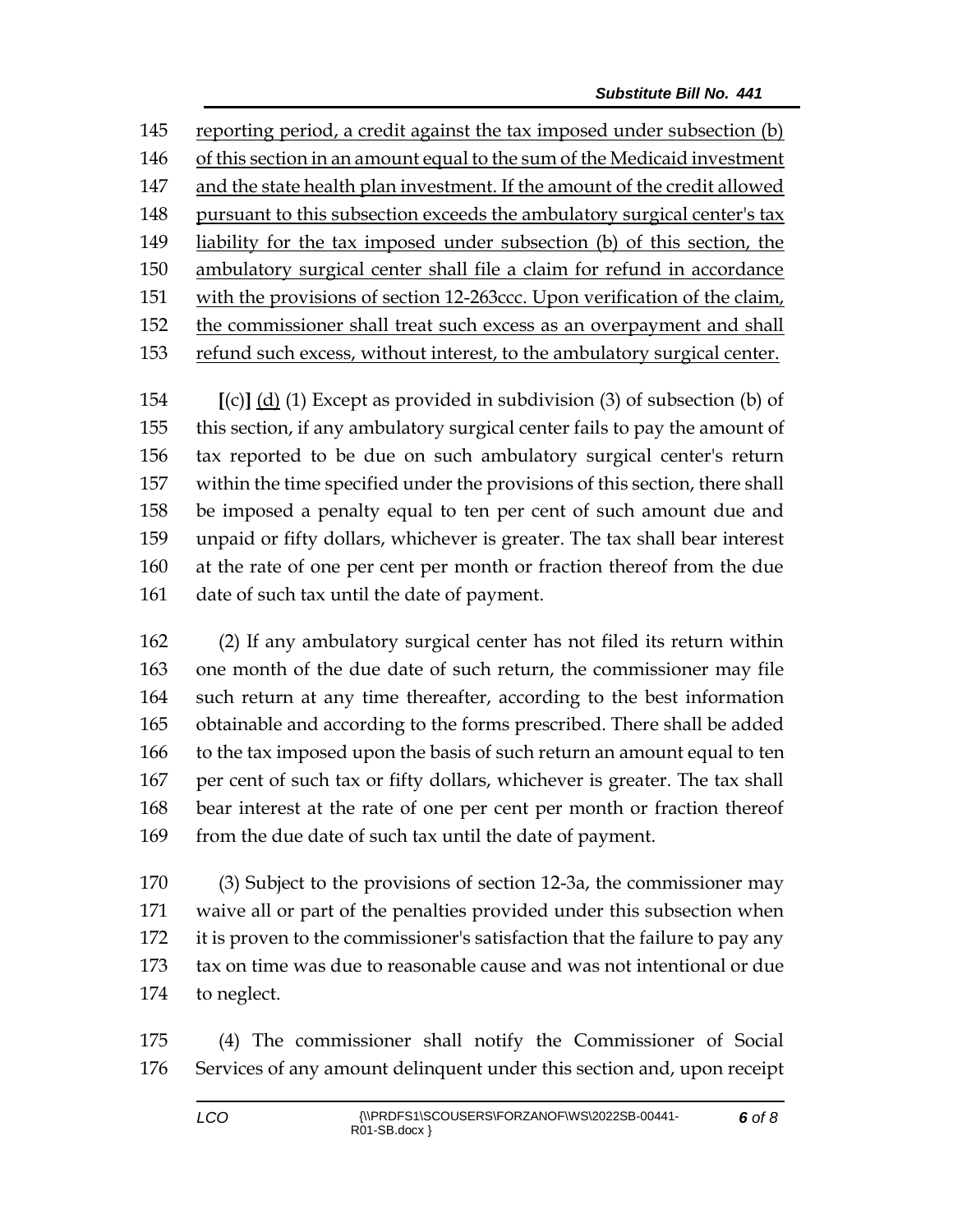of such notice, the Commissioner of Social Services shall deduct and withhold such amount from amounts otherwise payable by the Department of Social Services to the delinquent ambulatory surgical center.

 **[**(d)**]** (e) (1) Any person required under this section to pay any tax, file a return, keep any records or supply any information and who wilfully fails, at the time required by law, to pay such tax, file such return, keep such records or supply such information shall, in addition to any other penalty provided by law, be fined not more than one thousand dollars or imprisoned not more than one year, or both. As used in this subsection, "person" includes any officer or employee of an ambulatory surgical center under a duty to pay such tax, file such return, keep such records or supply such information. Notwithstanding the provisions of section 54-193, no person shall be prosecuted for a violation of the provisions of this subsection committed on or after July 1, 1997, except within three years after such violation has been committed.

 (2) Any person who wilfully delivers or discloses to the commissioner or the commissioner's authorized agent any list, return, account, statement or other document, known by such person to be fraudulent or false in any material matter, shall, in addition to any other penalty provided by law, be guilty of a class D felony. No person shall be charged with an offense under both this subdivision and subdivision (1) of this subsection in relation to the same tax period but such person may be charged and prosecuted for both such offenses upon the same information.

 **[**(e)**]** (f) For the fiscal year ending June 30, 2024, and each fiscal year thereafter, the Comptroller is authorized to record as revenue for each fiscal year the amount of tax imposed under the provisions of this section prior to the end of each fiscal year and which tax is received by 206 the Commissioner of Revenue Services not later than five business days after the last day of July immediately following the end of each fiscal year.